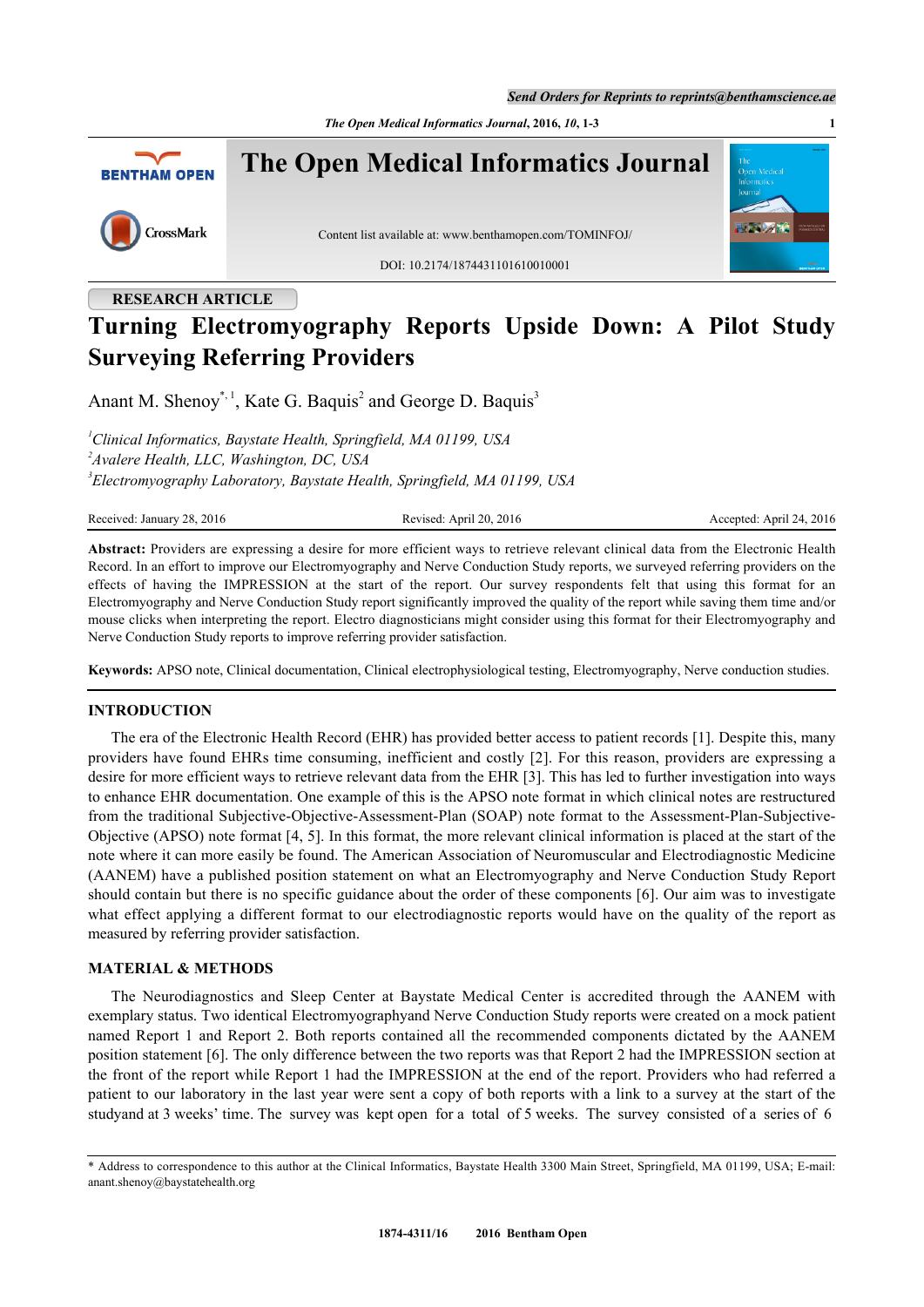questions as detailed in Results section. This study was granted Exempt status by our Institutional Review Board.

# **RESULTS**

Our survey was sent to 150 providers of which we received 34 responses. The survey consisted of 6 total questions. The first 3 questionswere about demographic information about the provider's credentials, specialty and experience ordering electrodiagnostic studies (see Table**1**). Question 4 asked about how the provider typically reviews Electromyography and Nerve Conduction Study reports. More specifically, they were asked "*When you receive an Electromyography report, do you read the entire report or just the impression?*" For this question, 6 providers (17.65%) read the entire report, 15 providers read just the impression (44.12%) and 13 providers did either depending on the particular patient (38.24%). The last 2 questions were specific questions comparing the format of Report 1 to Report 2 (see Table **[2](#page-1-1)**). A chi-square test was performed to determine whether there was a significant difference between the number of Yes and No responses in questions 5 and 6. The chi-square test statistic when comparing "yes" responses to "no" responses in question 5 was 7.759 with one degree of freedom and a two-tailed p-value of 0.0053, which is less than the alpha level of 0.05 and is therefore significant. The chi-square test statistic when comparing "yes" responses to "no" responses in question 6 was 7.258 with one degree of freedom and a two-tailed p-value of 0.0071, which is less than the alpha level of 0.05 and is therefore significant. In other words, the majority of respondents (64.71%) felt having the IMPRESSION at the front of Report 2 improved its quality (p value= 0.0053). Furthermore, the majority of respondents (67.65%) felt having the IMPRESSION at the front of Report 2 saved them time and/or mouse clicks when reviewing Report 2 (p value=0.0071).

#### <span id="page-1-0"></span>**Table 1. Characteristics of the survey respondents.**

|                           | <b>Responses</b>                          |                        |                           |                            |                                |                      |
|---------------------------|-------------------------------------------|------------------------|---------------------------|----------------------------|--------------------------------|----------------------|
| Type of Provider          | Nurse Practitioner or Physician Assistant |                        |                           | $M.D.$ or $D.O.$           |                                |                      |
|                           | $8(23.53\%)$                              |                        |                           | 26(76.47%)                 |                                |                      |
| Specialty                 | Neurology<br>$10(29.41\%)$                | Surgery<br>$2(5.88\%)$ | Physiatry<br>$4(11.76\%)$ | Primary Care<br>15(44.12%) | Hospitalist<br>$1(2.94\%)$     | Other<br>$2(5.88\%)$ |
| Studies Ordered in a Year | Less than 5<br>7(20.59%)                  |                        | 5 to 20<br>$22(64.71\%)$  | 20 to 50<br>$3(8.82\%)$    | Greater than 50<br>$2(5.88\%)$ |                      |

#### <span id="page-1-1"></span>**Table 2. Responses to questions comparing report 1 and report 2.**

| <b>Ouestion</b>                                                                                                     | Number of Responses (%)                                                                                                 |                |            |
|---------------------------------------------------------------------------------------------------------------------|-------------------------------------------------------------------------------------------------------------------------|----------------|------------|
| Do you think having the Impression at the front of the report improved the quality (legibility, interpretability or | <b>Yes</b>                                                                                                              | N <sub>0</sub> | Not Sure 1 |
| readability) of Electromyography Report 2 when compared to Report 1?                                                | $\left  \frac{22}{64.71\%} \right $ 7 (20.59%) 5 (14.71%)                                                               |                |            |
| Did having the impression at the front of the document save you time and/or mouse clicks when interpreting          | <b>Yes</b>                                                                                                              | No             | Not Sure 1 |
| Report 2 when compared to Report 1?                                                                                 | $\left  \frac{23}{67.65\%} \right  8 \left( \frac{23.53\%}{2} \right) \left  3 \left( \frac{8.82\%}{2} \right) \right $ |                |            |

#### **DISCUSSION**

In this era of the Electronic HealthRecord (EHR), provider dissatisfaction with the inefficiencies of documentation are well described leading providers to look for better ways to retrieve relevant clinical data from the EHR [[2,](#page-2-1) [3](#page-2-2)]. Our pilot study investigated whether placing the IMPRESSION of an Electromyography and Nerve Conduction Study report at front might be more desirable for our referring providers. This is a variation on the Assessment-Plan-Subjective-Objective (APSO) note format being used for other clinical documentation [\[4](#page-2-3), [5](#page-2-4)]. Our survey respondents felt that using this format for an Electromyography and Nerve Conduction Study report significantly improved the quality of the report while saving them time and/or mouse clicks when interpreting the report. Electrodiagnosticians might consider using this format for their Electromyography and Nerve Conduction Study reports to improve referring provider satisfaction.

Though it is a hallmark of neuromuscular doctors to review all the details of our Electromyography and Nerve Conduction Study studies, our survey responses indicated that not all providers review Electromyography and Nerve Conduction Studyreports this way. In fact, 44.12% of respondents to our survey read only the IMPRESSION. Some of this might be the byproduct of the characteristics of our survey respondents. For example, we had a higher proportion of providers that orderless than 20 studies per year (85.3%) which might lead them to not be familiar with electrodiagnostic medicine. However, it would be important to remember when structuring our reports that valuable